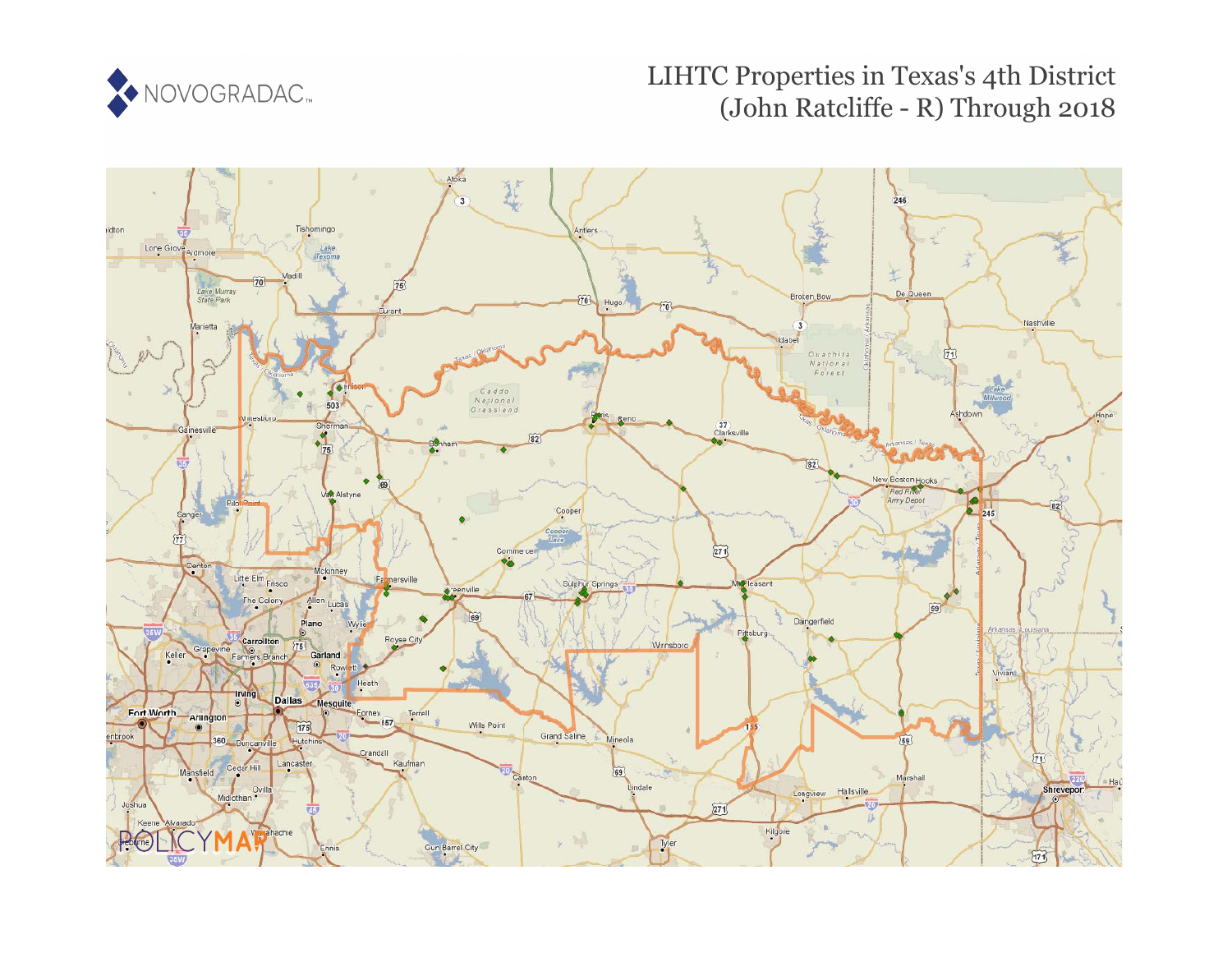| <b>Project Name</b>                                                   | <b>Address</b>                   | City                      | <b>State</b>           | <b>Zip Code</b> | Nonprofit<br><b>Sponsor</b> | <b>Allocation</b><br>Year | <b>Annual</b><br><b>Allocated</b><br><b>Amount</b> | <b>Year Placed</b><br>in Service | <b>Construction Type</b> | <b>Total</b><br><b>Units</b> | Low<br><b>Income</b><br><b>Units</b> | <b>Rent or</b><br><b>Income</b><br><b>Ceiling</b> | <b>Credit</b><br><b>Percentage</b> | Tax-<br><b>Exempt</b><br><b>Bond</b> | <b>HUD Multi-Family</b><br><b>Financing/Rental</b><br><b>Assistance</b> |
|-----------------------------------------------------------------------|----------------------------------|---------------------------|------------------------|-----------------|-----------------------------|---------------------------|----------------------------------------------------|----------------------------------|--------------------------|------------------------------|--------------------------------------|---------------------------------------------------|------------------------------------|--------------------------------------|-------------------------------------------------------------------------|
| <b>RIVERPLACE APTS</b>                                                | 1304 W AVE A                     | <b>HOOKS</b>              | TX                     | 75561           | No                          | 2010                      | $\$0$                                              | 2010                             | Not Indicated            | 40                           | 15                                   |                                                   | 60% AMGI Not Indicated No          |                                      |                                                                         |
| PECAN RIDGE                                                           | 2210 W 15TH ST                   | TEXARKANA                 | TX                     | 75501           | No                          | 2010                      | $\$0$                                              | 2011                             | Not Indicated            | 124                          | 124                                  |                                                   | 60% AMGI Not Indicated No          |                                      |                                                                         |
| SULPHUR SPRINGS PIONEER 668 GOSSETT LN<br><b>CROSSING FOR SENIORS</b> |                                  | <b>SULPHUR SPRINGS TX</b> |                        | 75482           | $\mathbf{N}\mathbf{o}$      | 2010                      | $\$0$                                              | 2012                             | Not Indicated            | 80                           | 80                                   |                                                   | 60% AMGI Not Indicated No          |                                      |                                                                         |
| STEEPLE CHASE FARMS                                                   | $3621\rm\, STEEPLECHASE$<br>DR   | <b>SHERMAN</b>            | TX                     | 75092           | No                          | 2010                      | $\$0$                                              | 2012                             | Not Indicated            | 156                          | 156                                  |                                                   | 60% AMGI Not Indicated No          |                                      |                                                                         |
| <b>REGENCY APTS (RENO)</b>                                            | 7080 LAMAR RD                    | <b>RENO</b>               | TX                     | 75462           | $\rm\thinspace No$          | 2011                      | $\$0$                                              | 2012                             | Acquisition and Rehab 24 |                              | 24                                   |                                                   | 60% AMGI Not Indicated No          |                                      |                                                                         |
| <b>ROSEHILL RIDGE</b>                                                 | 1201 STUCKEY ST                  | TEXARKANA                 | TX                     | 75501           | $\rm No$                    | 2011                      | $\$0$                                              | 2013                             | <b>Not Indicated</b>     | 122                          | 122                                  |                                                   | 60% AMGI Not Indicated No          |                                      |                                                                         |
| PINE TERRACE APTS                                                     | 1612 AMY DR                      | <b>MT PLEASANT</b>        | TX                     | 75455           | No                          | 2014                      | \$0                                                | Insufficient<br>Data             | Acquisition and Rehab 0  |                              | $\bf{0}$                             |                                                   | 60% AMGI Not Indicated No          |                                      |                                                                         |
| TRINITY OAKS APTS                                                     | 600 WOODLAWN ST                  | SULPHUR SPRINGS TX        |                        | 75482           | No                          | 2014                      | $\$0$                                              | Insufficient<br>Data             | Acquisition and Rehab 0  |                              | $\bf{0}$                             |                                                   | 60% AMGI Not Indicated No          |                                      |                                                                         |
| <b>COUNTRY PLACE APTS</b>                                             | 1300 COURTLAND RD ATLANTA        |                           | TX                     | 75551           | No                          | 2013                      | ${\bf S0}$                                         | Insufficient<br>Data             | Not Indicated            | 72                           | 72                                   |                                                   | 60% AMGI Not Indicated No          |                                      |                                                                         |
| EVERGREEN AT ROCKWALL 1325 S GOLIAD ST                                |                                  | <b>ROCKWALL</b>           | TX                     | 75087           |                             | Insufficient<br>Data      | $\$0$                                              | Insufficient<br>Data             | Not Indicated            | 139                          | $\bf{0}$                             |                                                   | Not Indicated                      |                                      |                                                                         |
| <b>LAKESIDE APTS</b>                                                  | 120 TENNISON RD                  | <b>MT PLEASANT</b>        | $\mathbf{T}\mathbf{X}$ | 75455           |                             | Insufficient<br>Data      | ${\bf S0}$                                         | Insufficient<br>Data             | Not Indicated            | 63                           | $\bf{0}$                             |                                                   | Not Indicated                      |                                      |                                                                         |
| <b>LOGANS POINTE</b>                                                  | 101 LOGANS POINTE<br>$_{\rm DR}$ | <b>MT VERNON</b>          | TX                     | 75457           |                             | Insufficient<br>Data      | $\$0$                                              | Insufficient<br>Data             | Not Indicated            | 99                           | $\bf{0}$                             |                                                   | Not Indicated                      |                                      |                                                                         |
| <b>OAK GROVE APTS</b>                                                 | 1009 GADDY ST                    | <b>FARMERSVILLE</b>       | TX                     | 75442           | No                          | 1998                      | \$0\$                                              | 1999                             | Acquisition and Rehab 24 |                              | 24                                   |                                                   | 30 % present<br>value              | No                                   |                                                                         |
| <b>OAK MEADOWS</b><br><b>TOWNHOMES</b>                                | 150 MAPLE ST                     | COMMERCE                  | TX                     | 75428           | No                          | 1997                      | \$0                                                | 1999                             | New Construction         | 72                           | 71                                   |                                                   | 70 % present<br>value              | No                                   |                                                                         |
| RIDGEVIEW TOWNHOMES                                                   | <b>210 STONE AVE</b>             | <b>PARIS</b>              | TX                     | 75460           | $\mathbf{N}\mathbf{o}$      | 1997                      | $\$0$                                              | 1999                             | New Construction         | 68                           | 67                                   |                                                   | $70\,\%$ present<br>value          | No                                   |                                                                         |

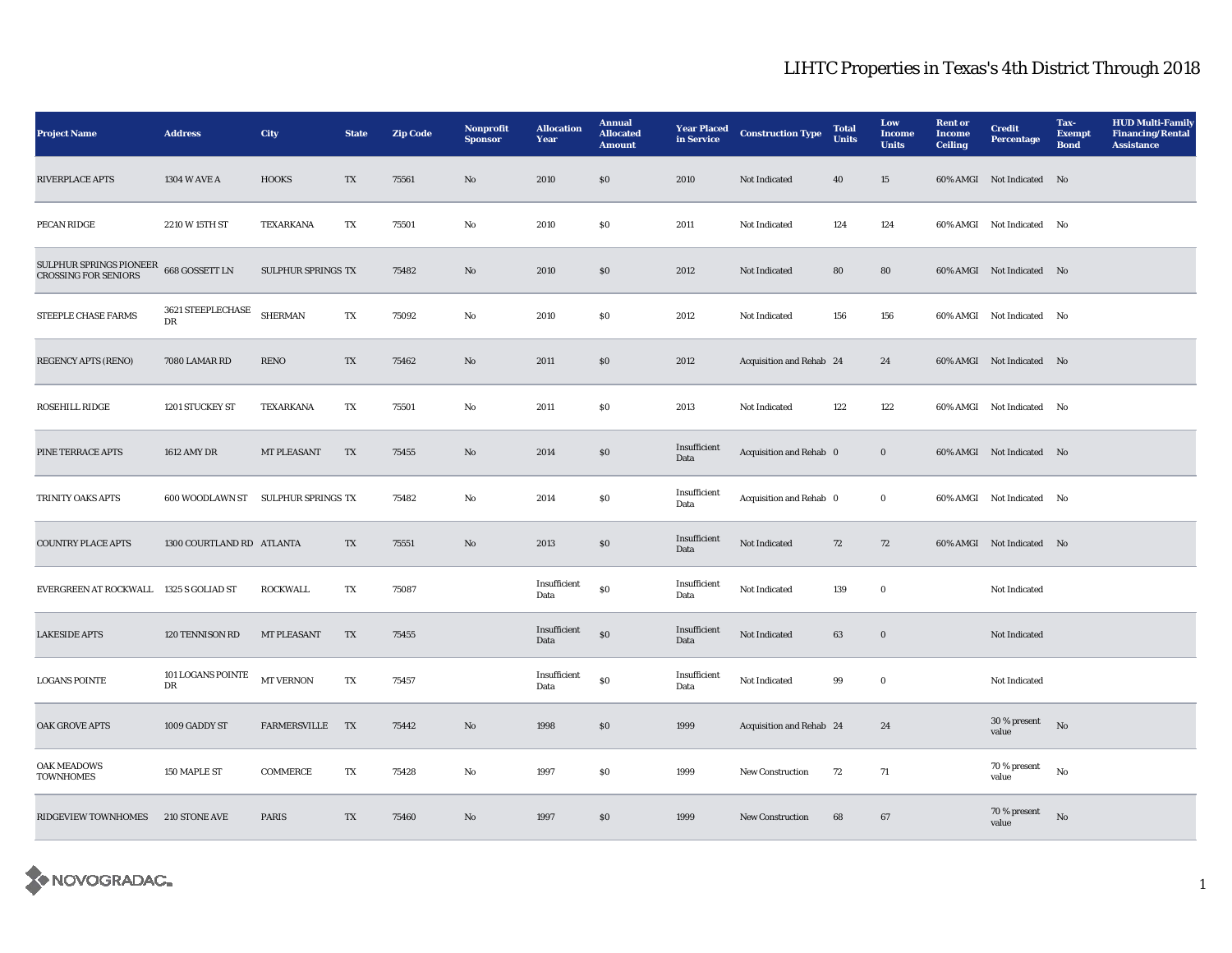| <b>Project Name</b>                                                    | <b>Address</b>                   | City               | <b>State</b>           | <b>Zip Code</b> | Nonprofit<br><b>Sponsor</b> | <b>Allocation</b><br>Year | <b>Annual</b><br><b>Allocated</b><br><b>Amount</b> | <b>Year Placed</b><br>in Service | <b>Construction Type</b>  | <b>Total</b><br><b>Units</b> | Low<br><b>Income</b><br><b>Units</b> | <b>Rent or</b><br><b>Income</b><br><b>Ceiling</b> | <b>Credit</b><br><b>Percentage</b> | Tax-<br><b>Exempt</b><br><b>Bond</b> | <b>HUD Multi-Family</b><br><b>Financing/Rental</b><br><b>Assistance</b> |
|------------------------------------------------------------------------|----------------------------------|--------------------|------------------------|-----------------|-----------------------------|---------------------------|----------------------------------------------------|----------------------------------|---------------------------|------------------------------|--------------------------------------|---------------------------------------------------|------------------------------------|--------------------------------------|-------------------------------------------------------------------------|
| VILLAS OF SHERMAN                                                      | 1212 W CTR ST                    | <b>SHERMAN</b>     | TX                     | 75092           | $\rm No$                    | 1997                      | \$0                                                | 1999                             | New Construction          | 124                          | 93                                   |                                                   | 70 % present<br>value              | $_{\rm No}$                          |                                                                         |
| <b>VILLAS OF GREENVILLE</b>                                            | 5000 JOE RAMSEY<br><b>BLVD E</b> | <b>GREENVILLE</b>  | TX                     | 75401           | No                          | 2000                      | \$0                                                | 2001                             | New Construction          | 128                          | 128                                  |                                                   | 70 % present<br>value              | $\mathbf{N}\mathbf{o}$               |                                                                         |
| <b>WALKER CREEK VILLAGE</b><br><b>PHASE I</b>                          | 22 PARK PL                       | <b>PITTSBURG</b>   | TX                     | 75686           | No                          | 1999                      | \$0                                                | 2001                             | <b>New Construction</b>   | 76                           | 76                                   |                                                   | 70 % present<br>value              | No                                   |                                                                         |
| <b>ONE RANCH VIEW</b>                                                  | 5700 INDUSTRIAL DR GREENVILLE    |                    | $\mathbf{T}\mathbf{X}$ | 75401           | No                          | 2001                      | \$0                                                | 2003                             | New Construction          | 250                          | 250                                  |                                                   | $30\,\%$ present<br>value          | Yes                                  |                                                                         |
| TOWN NORTH APTS                                                        | <b>4624 ELIZABETH ST</b>         | TEXARKANA          | TX                     | 75503           | No                          | 2002                      | $\$0$                                              | 2003                             | Acquisition and Rehab 100 |                              | 100                                  |                                                   | 70 % present<br>value              | $_{\rm No}$                          |                                                                         |
| <b>LAKERIDGE TOWNHOMES</b>                                             | <b>3708 S LAKE DR</b>            | TEXARKANA          | $\mathbf{T}\mathbf{X}$ | 75501           | $\mathbf{N}\mathbf{o}$      | 2002                      | $\$0$                                              | 2004                             | New Construction          | 112                          | 112                                  |                                                   | 70 % present<br>value              | No                                   |                                                                         |
| PARIS RETIREMENT VILLAGE $\frac{\rm 1400~W\,WASHINGTON}{\rm ST}$ PARIS |                                  |                    | TX                     | 75460           | $\rm No$                    | 2002                      | $\$0$                                              | 2004                             | New Construction          | 76                           | 68                                   |                                                   | 70 % present<br>value              | No                                   |                                                                         |
| RESIDENCES ON STILLHOUSE 2810 STILLHOUSE RD PARIS                      |                                  |                    | TX                     | 75462           | No                          | 2002                      | $\$0$                                              | 2004                             | Acquisition and Rehab 76  |                              | 72                                   |                                                   | 70 % present<br>value              | No                                   |                                                                         |
| <b>HERITAGE PARK</b>                                                   | 1816 N STATE HWY 91 DENISON      |                    | TX                     | 75020           | $\mathbf{No}$               | 2004                      | $\$0$                                              | 2005                             | New Construction          | 100                          | 100                                  |                                                   | 70 % present<br>value              | $\mathbf{N}\mathbf{o}$               |                                                                         |
| <b>PINE RUN APTS</b>                                                   | 700 N PINER ST                   | <b>HONEY GROVE</b> | TX                     | 75446           | No                          | 2003                      | $\$0$                                              | 2005                             | New Construction          | $32\,$                       | 32                                   |                                                   | 70 % present<br>value              | No                                   |                                                                         |
| CHURCHILL AT COMMERCE 731 CULVER ST                                    |                                  | <b>COMMERCE</b>    | $\mathbf{T}\mathbf{X}$ | 75428           | Yes                         | 2004                      | \$727,212                                          | 2006                             | New Construction          | 100                          | 90                                   | 60% AMGI                                          | 70 % present<br>value              |                                      |                                                                         |
| <b>OLE TOWN APTS</b>                                                   | <b>501 MLK DR</b>                | <b>JEFFERSON</b>   | TX                     | 75657           |                             | 2004                      | \$879,962                                          | 2006                             | Acquisition and Rehab 24  |                              | 24                                   | 60% AMGI                                          | 70 % present<br>value              |                                      |                                                                         |
| <b>COUNTRY SQUARE APTS</b>                                             | 1001 LAKEVIEW DR                 | <b>LONE STAR</b>   | TX                     | 75668           | No                          | 2005                      | \$84,110                                           | 2007                             | Acquisition and Rehab 24  |                              | 24                                   | 60% AMGI                                          | 70 % present<br>value              | No                                   |                                                                         |
| <b>LAKEVIEW PARK</b>                                                   | 1816 N STATE HWY 91 DENISON      |                    | $\mathbf{T}\mathbf{X}$ | 75020           | No                          | 2005                      | \$463,334                                          | 2007                             | New Construction          | 76                           | 76                                   | 60% AMGI                                          | 70 % present<br>value              | $\rm No$                             |                                                                         |
| <b>RENAISSANCE PLAZA</b>                                               | 1100 DAN HASKINS<br><b>WAY</b>   | TEXARKANA          | TX                     | 75501           |                             | Insufficient<br>Data      | S <sub>0</sub>                                     | Insufficient<br>Data             | Not Indicated             | 120                          | $\bf{0}$                             |                                                   | Not Indicated                      |                                      |                                                                         |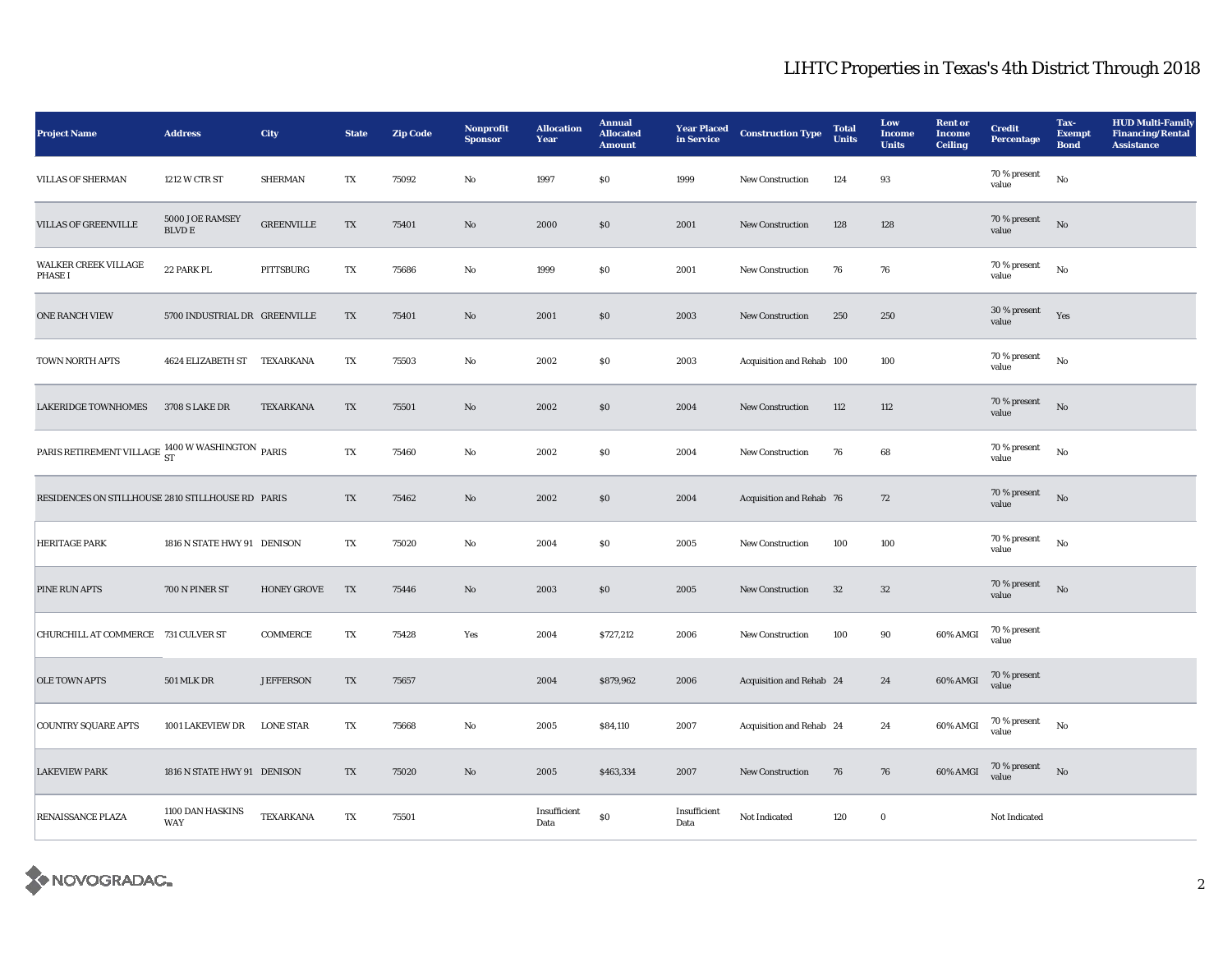| <b>Project Name</b>                                                                    | <b>Address</b>                                                                       | City               | <b>State</b>           | <b>Zip Code</b> | Nonprofit<br><b>Sponsor</b> | <b>Allocation</b><br>Year | <b>Annual</b><br><b>Allocated</b><br><b>Amount</b> | <b>Year Placed</b><br>in Service | <b>Construction Type</b>  | <b>Total</b><br><b>Units</b> | Low<br><b>Income</b><br><b>Units</b> | <b>Rent</b> or<br><b>Income</b><br><b>Ceiling</b> | <b>Credit</b><br>Percentage | Tax-<br><b>Exempt</b><br><b>Bond</b> | <b>HUD Multi-Family</b><br><b>Financing/Rental</b><br><b>Assistance</b> |
|----------------------------------------------------------------------------------------|--------------------------------------------------------------------------------------|--------------------|------------------------|-----------------|-----------------------------|---------------------------|----------------------------------------------------|----------------------------------|---------------------------|------------------------------|--------------------------------------|---------------------------------------------------|-----------------------------|--------------------------------------|-------------------------------------------------------------------------|
| <b>THE OAKS</b>                                                                        | 2100 W 12TH ST                                                                       | TEXARKANA          | $\mathbf{T}\mathbf{X}$ | 75501           |                             | Insufficient<br>Data      | $\$0$                                              | Insufficient<br>Data             | Not Indicated             | 126                          | $\boldsymbol{0}$                     |                                                   | Not Indicated               |                                      |                                                                         |
| <b>TOWNPARC AT PARIS</b>                                                               | 1715 N MAIN ST                                                                       | <b>PARIS</b>       | TX                     | 75460           |                             | Insufficient<br>Data      | $\$0$                                              | Insufficient<br>Data             | Not Indicated             | 64                           | $\bf{0}$                             |                                                   | Not Indicated               |                                      |                                                                         |
| <b>WINFIELD ESTATES</b>                                                                | 3535 S LAKE DR                                                                       | <b>TEXARKANA</b>   | TX                     | 75501           |                             | Insufficient<br>Data      | $\$0$                                              | Insufficient<br>Data             | Not Indicated             | 154                          | $\bf{0}$                             |                                                   | Not Indicated               |                                      |                                                                         |
| HEARTLAND VILLAGE APTS 749 WILDCAT WAY                                                 |                                                                                      | SULPHUR SPRINGS TX |                        | 75482           | $\rm No$                    | 2012                      | \$80,455                                           | Insufficient<br>Data             | Not Indicated             | 80                           | 80                                   | 60% AMGI                                          | 70 % present<br>value       | No                                   | No                                                                      |
| ABBINGTON COMMONS OF WI SOUTH BOND STREET WHITEWRIGHT TX                               |                                                                                      |                    |                        | 75491           | No                          | 2015                      | \$0                                                | Insufficient<br>Data             | Acquisition and Rehab 48  |                              | 40                                   | 60% AMGI TCEP only                                |                             | No                                   | No                                                                      |
| LONE STAR SENIORS APARTM 147 ALAMO ST APT 25 LONE STAR                                 |                                                                                      |                    | TX                     | 75668           | $\mathbf{No}$               | 2015                      | $\$0$                                              | Insufficient<br>Data             | Acquisition and Rehab 24  |                              | 24                                   | 60% AMGI TCEP only                                |                             | No                                   | $\mathbf{N}\mathbf{o}$                                                  |
| PALLADIUM VAN ALSTYNE SE $_{\rm IH-75}^{\rm N.}$ COLLEGE AVE. AND $_{\rm VAN~ALSTYNE}$ |                                                                                      |                    | $\mathbf{T}\mathbf{X}$ | 75495           | No                          | 2015                      | $\$0$                                              | Insufficient<br>Data             | Acquisition and Rehab 132 |                              | 100                                  | 60% AMGI TCEP only                                |                             | No                                   | No                                                                      |
| <b>NASH SENIOR VILLAGE</b>                                                             | <b>SOUTH SIDE NEW</b><br><b>BOSTON RD B/T</b><br><b>CLARK LN &amp; COLLINS</b><br>RD | <b>NASH</b>        | TX                     | 75569           | No                          | 2016                      | \$0                                                | Insufficient<br>Data             | <b>New Construction</b>   | 100                          | 78                                   | 60% AMGI                                          | $70$ % present<br>value     | No                                   |                                                                         |
| PARKDALE VILLAS                                                                        | 3909 W FM 120 & N<br>PARKDALE RD                                                     | <b>DENISON</b>     | TX                     | 75020           | $\mathbf{N}\mathbf{o}$      | 2016                      | $\$0$                                              | Insufficient<br>Data             | New Construction          | 144                          | 128                                  | 60% AMGI                                          | 70 % present<br>value       | No                                   |                                                                         |
| SPRING CREEK APARTMENTS $\frac{305 \text{ TEXAS HIGHWAY}}{8 \text{ N}}$ LINDEN         |                                                                                      |                    | TX                     | 75563           | $\mathbf{N}\mathbf{o}$      | 2016                      | \$0                                                | Insufficient<br>Data             | Acquisition and Rehab 24  |                              | 24                                   |                                                   | 60% AMGI Not Indicated No   |                                      |                                                                         |
| PALLADIUM FARMERSVILLE                                                                 | <b>SOUTH SIDE OF W</b><br><b>AUDIE MURPHY</b><br>PKWY AND WEST OF<br>607             | FARMERSVILLE TX    |                        | 75442           | No                          | 2018                      | $\$0$                                              | Insufficient<br>Data             | New Construction          | 80                           | 53                                   | 60% AMGI                                          | 70 % present<br>value       |                                      |                                                                         |
| 604 & 606 JEFFERSON<br><b>STREET</b>                                                   | 604 JEFFERSON ST E SULPHUR SPRINGS TX                                                |                    |                        | 75482           | $\mathbf{No}$               | 1987                      | \$0                                                | 1987                             | Acquisition and Rehab 2   |                              | $\boldsymbol{2}$                     |                                                   | Not Indicated               |                                      |                                                                         |
| 820 CHURCH ST                                                                          | 820 CHURCH ST                                                                        | SULPHUR SPRINGS TX |                        | 75482           | $\mathbf{N}\mathbf{o}$      | 1987                      | \$0                                                | 1987                             | New Construction          | $\mathbf{2}$                 | $\boldsymbol{2}$                     |                                                   | Not Indicated               |                                      |                                                                         |
| <b>CROSSWINDS APTS</b>                                                                 | 200 METHODIST DR                                                                     | <b>COMMERCE</b>    | TX                     | 75428           | No                          | 1987                      | S <sub>0</sub>                                     | 1987                             | <b>New Construction</b>   | 40                           | 40                                   |                                                   | <b>Not Indicated</b>        |                                      |                                                                         |
| <b>DEKALB APTS</b>                                                                     | 900 W FRONT ST                                                                       | <b>DE KALB</b>     | TX                     | 75559           | $\mathbf{N}\mathbf{o}$      | 1987                      | \$0                                                | 1987                             | New Construction          | 24                           | 24                                   |                                                   | Not Indicated               |                                      |                                                                         |

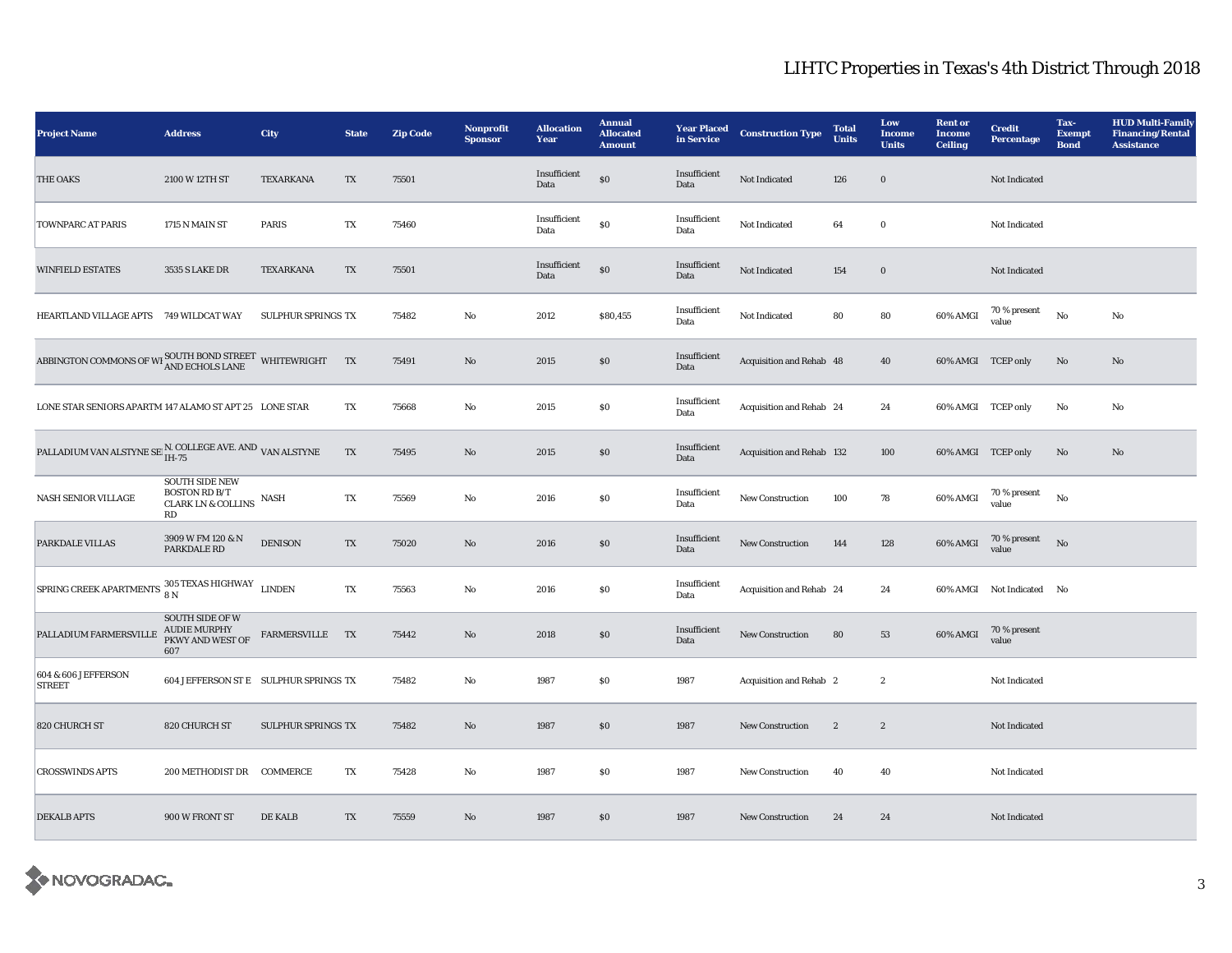| <b>Project Name</b>                                   | <b>Address</b>                          | <b>City</b>        | <b>State</b>            | <b>Zip Code</b> | Nonprofit<br><b>Sponsor</b> | <b>Allocation</b><br><b>Year</b> | <b>Annual</b><br><b>Allocated</b><br><b>Amount</b> | <b>Year Placed</b><br>in Service | <b>Construction Type</b>  | <b>Total</b><br><b>Units</b> | Low<br><b>Income</b><br><b>Units</b> | <b>Rent or</b><br><b>Income</b><br><b>Ceiling</b> | <b>Credit</b><br><b>Percentage</b> | Tax-<br><b>Exempt</b><br><b>Bond</b> | <b>HUD Multi-Family</b><br><b>Financing/Rental</b><br>Assistance |
|-------------------------------------------------------|-----------------------------------------|--------------------|-------------------------|-----------------|-----------------------------|----------------------------------|----------------------------------------------------|----------------------------------|---------------------------|------------------------------|--------------------------------------|---------------------------------------------------|------------------------------------|--------------------------------------|------------------------------------------------------------------|
| <b>HETH APTS</b>                                      | 511 S MAIN ST                           | <b>LINDEN</b>      | $\mathbf{T}\mathbf{X}$  | 75563           | No                          | 1987                             | \$0                                                | 1987                             | Existing                  | 20                           | $20\,$                               |                                                   | Not Indicated                      |                                      |                                                                  |
| <b>WILLIAMSBURG APTS II</b>                           | 115 WILLIAMSBURG<br>$\operatorname{ST}$ | <b>POTTSBORO</b>   | TX                      | 75076           | No                          | 1987                             | <sub>so</sub>                                      | 1987                             | New Construction          | 12                           | 12                                   |                                                   | Not Indicated                      |                                      |                                                                  |
| 307 CARTER ST                                         | 307 CARTER ST                           | SULPHUR SPRINGS TX |                         | 75482           | $\mathbf{No}$               | 1988                             | \$0                                                | 1988                             | New Construction          | $\boldsymbol{2}$             | $\boldsymbol{2}$                     |                                                   | Not Indicated                      |                                      |                                                                  |
| <b>MANOR APTS</b>                                     | 2305 GILMER ST                          | <b>CADDO MILLS</b> | TX                      | 75135           | No                          | 1988                             | \$0                                                | 1988                             | New Construction          | 24                           | 24                                   |                                                   | Not Indicated                      |                                      |                                                                  |
| WEST GREENVILLE GARDEN 1600 JOE RAMSEY<br><b>APTS</b> | <b>BLVD N</b>                           | <b>GREENVILLE</b>  | TX                      | 75401           | No                          | 1988                             | S <sub>0</sub>                                     | 1988                             | Acquisition and Rehab 100 |                              | 100                                  |                                                   | Not Indicated                      |                                      |                                                                  |
| <b>SHADOWRIDGE APTS</b>                               | 1230 JACKSON ST N                       | SULPHUR SPRINGS TX |                         | 75482           | No                          | 1989                             | \$0                                                | 1989                             | Existing                  | 48                           | 48                                   |                                                   | Not Indicated                      |                                      |                                                                  |
| <b>SHADY OAKS APTS</b>                                | 78 US HWY 380 W                         | FARMERSVILLE       | TX                      | 75442           | No                          | 1989                             | S <sub>0</sub>                                     | 1989                             | Acquisition and Rehab 32  |                              | $32\,$                               |                                                   | Not Indicated                      |                                      |                                                                  |
| <b>WILLOWS APTS</b>                                   | 705 W MAIN ST                           | <b>WOLFE CITY</b>  | TX                      | 75496           | No                          | 1989                             | \$0                                                | 1989                             | Existing                  | 40                           | 40                                   |                                                   | Not Indicated                      |                                      |                                                                  |
| <b>WATERFORD APTS</b>                                 | <b>1001 STATE HWY 160</b>               | WHITEWRIGHT        | TX                      | 75491           | No                          | 1989                             | S <sub>0</sub>                                     | 1989                             | Existing                  | 40                           | 40                                   |                                                   | Not Indicated                      |                                      |                                                                  |
| <b>WINDSCAPE APTS</b>                                 | 601 N COLLEGE ST                        | VAN ALSTYNE        | TX                      | 75495           | $\mathbf{N}\mathbf{o}$      | 1989                             | \$0                                                | 1989                             | Existing                  | 40                           | 40                                   |                                                   | Not Indicated                      |                                      |                                                                  |
| <b>AMANDA SQUARE</b>                                  | 303 E AVE G                             | <b>HOOKS</b>       | TX                      | 75561           | $\mathbf{No}$               | 1989                             | S <sub>0</sub>                                     | 1990                             | Acquisition and Rehab 40  |                              | 40                                   |                                                   | Not Indicated                      |                                      |                                                                  |
| JEFFERSON CAPITAL APTS                                | 1301 N FERRIS ST                        | <b>JEFFERSON</b>   | TX                      | 75657           | No                          | 1989                             | \$0                                                | 1990                             | Acquisition and Rehab 30  |                              | 30                                   |                                                   | Not Indicated                      |                                      |                                                                  |
| JEFFERSON MANOR APTS                                  | 1301 N FERRIS ST                        | <b>JEFFERSON</b>   | TX                      | 75657           | $\rm No$                    | 1989                             | \$0                                                | 1990                             | Acquisition and Rehab 32  |                              | $32\,$                               |                                                   | Not Indicated                      |                                      |                                                                  |
| <b>BONHAM VILLAGE APTS</b>                            | 1201 W TENTH ST                         | <b>BONHAM</b>      | TX                      | 75418           | No                          | 1991                             | \$0                                                | 1991                             | Acquisition and Rehab 25  |                              | 25                                   |                                                   | Not Indicated                      |                                      |                                                                  |
| <b>DETROIT APTS</b>                                   | 522 FIRST ST NE                         | <b>DETROIT</b>     | $\mathbf{T} \mathbf{X}$ | 75436           | No                          | 1990                             | \$0                                                | 1991                             | New Construction          | 24                           | 24                                   |                                                   | Not Indicated                      |                                      |                                                                  |

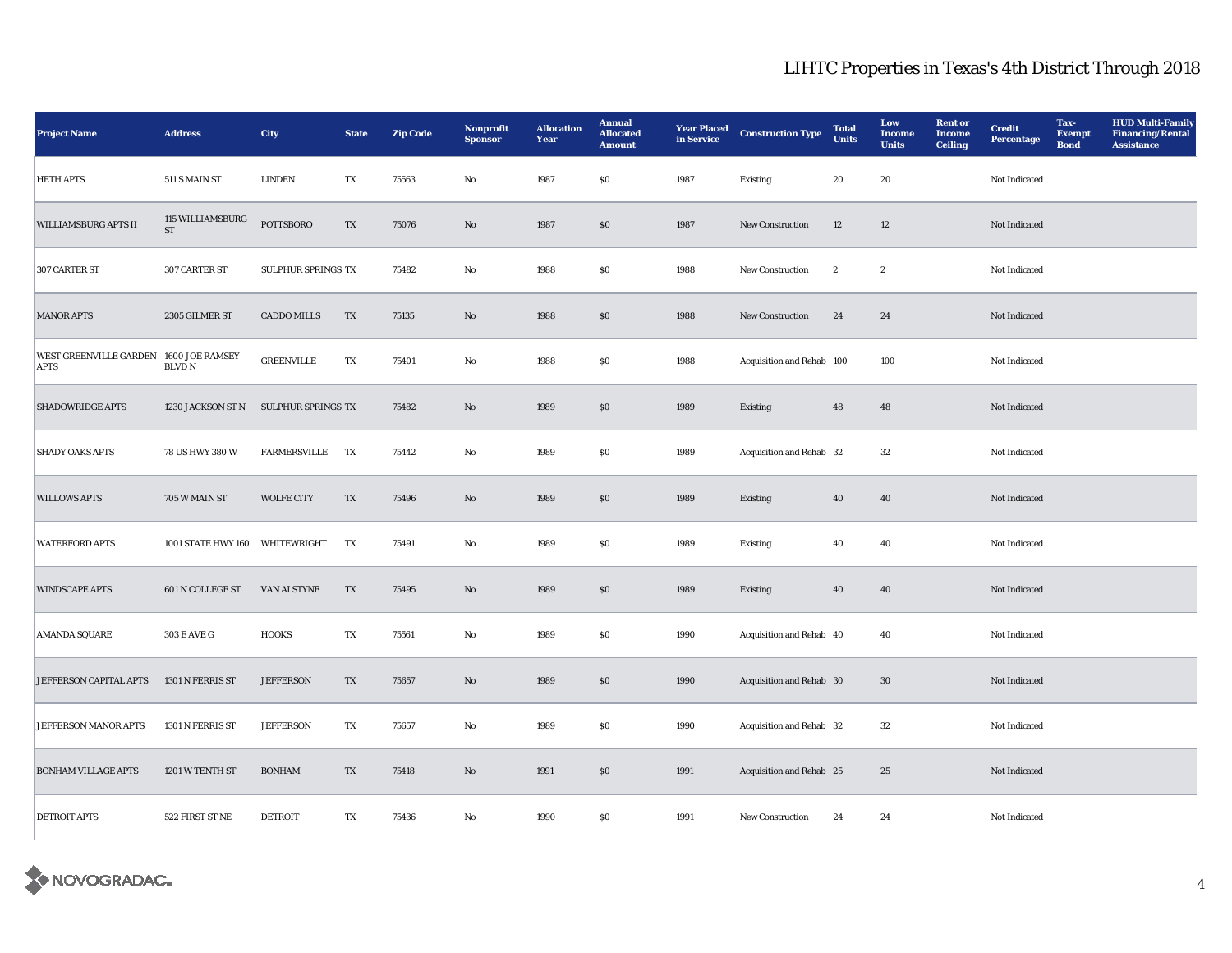| <b>Project Name</b>                                           | <b>Address</b>                            | <b>City</b>        | <b>State</b>           | <b>Zip Code</b> | Nonprofit<br><b>Sponsor</b> | <b>Allocation</b><br>Year | <b>Annual</b><br><b>Allocated</b><br><b>Amount</b> | <b>Year Placed</b><br>in Service | <b>Construction Type</b>  | <b>Total</b><br><b>Units</b> | Low<br><b>Income</b><br><b>Units</b> | <b>Rent</b> or<br><b>Income</b><br><b>Ceiling</b> | <b>Credit</b><br>Percentage | Tax-<br><b>Exempt</b><br><b>Bond</b> | <b>HUD Multi-Family</b><br><b>Financing/Rental</b><br><b>Assistance</b> |
|---------------------------------------------------------------|-------------------------------------------|--------------------|------------------------|-----------------|-----------------------------|---------------------------|----------------------------------------------------|----------------------------------|---------------------------|------------------------------|--------------------------------------|---------------------------------------------------|-----------------------------|--------------------------------------|-------------------------------------------------------------------------|
| HUGHES SPRINGS SENIORS<br><b>APARTMENTS</b>                   | 202 KEASLER                               | HUGHES SPRINGS TX  |                        | 75656           | $\mathbf{N}\mathbf{o}$      | 1990                      | $\$0$                                              | 1991                             | Acquisition and Rehab 32  |                              | $32\,$                               | 60% AMGI                                          | 70 % present<br>value       | No                                   | No                                                                      |
| <b>QUINLAN SQAURE APTS</b>                                    | 909 W MAIN ST                             | QUINLAN            | TX                     | 75474           | No                          | 1989                      | \$0                                                | 1991                             | Acquisition and Rehab 24  |                              | 24                                   |                                                   | Not Indicated               |                                      |                                                                         |
| <b>RED RIVER APTS</b>                                         | 2704 W MAIN ST                            | <b>CLARKSVILLE</b> | TX                     | 75426           | $\rm No$                    | 1990                      | $\$0$                                              | 1991                             | New Construction          | 24                           | 24                                   |                                                   | Not Indicated               |                                      |                                                                         |
| TRINITY OAKS APTS PHASE II 600 WOODLAWN ST SULPHUR SPRINGS TX |                                           |                    |                        | 75482           | No                          | 1989                      | \$0                                                | 1991                             | Acquisition and Rehab 24  |                              | 24                                   |                                                   | Not Indicated               |                                      |                                                                         |
| <b>REGAL APTS</b>                                             | <b>330 N ERBY</b><br><b>CAMPBELL BLVD</b> | <b>ROYSE CITY</b>  | TX                     | 75189           | No                          | 1992                      | \$0                                                | 1992                             | <b>New Construction</b>   | 32                           | 32                                   |                                                   | Not Indicated               |                                      |                                                                         |
| <b>RENO PLAZA</b>                                             | 7075 LAMAR RD                             | <b>RENO</b>        | TX                     | 75462           | $\rm No$                    | 1992                      | $\$0$                                              | 1992                             | New Construction          | 24                           | 24                                   |                                                   | Not Indicated               |                                      |                                                                         |
| <b>DEKALB SENIORS APTS</b>                                    | 400 OAKHILL PL                            | <b>DE KALB</b>     | TX                     | 75559           | No                          | 1991                      | \$0                                                | 1993                             | New Construction          | 24                           | 24                                   |                                                   | <b>Not Indicated</b>        |                                      |                                                                         |
| MT PLEASANT SENIORS APTS 602 SCHOOL ST                        |                                           | <b>MT PLEASANT</b> | TX                     | 75455           | No                          | 1992                      | \$0                                                | 1993                             | New Construction          | 28                           | 28                                   |                                                   | Not Indicated               |                                      |                                                                         |
| <b>CLARKSVILLE SENIORS</b>                                    | 1805 W COLLEGE AVE CLARKSVILLE            |                    | TX                     | 75426           | No                          | 1991                      | $\$0$                                              | 1994                             | New Construction          | 24                           | 24                                   |                                                   | Not Indicated               |                                      |                                                                         |
| <b>HERITAGE PLACE APTS</b><br>(QUINLAN)                       | 801 W MAIN ST                             | QUINLAN            | $\mathbf{T}\mathbf{X}$ | 75474           | $\rm No$                    | 1992                      | \$0                                                | 1994                             | New Construction          | 32                           | 32                                   |                                                   | Not Indicated               |                                      |                                                                         |
| KATY CREEK RETIREMENT<br><b>VILLAGE</b>                       | 401 BICENTENNIAL ST BONHAM                |                    | TX                     | 75418           | No                          | 1992                      | $\$0$                                              | 1994                             | <b>New Construction</b>   | 40                           | 40                                   |                                                   | Not Indicated               |                                      |                                                                         |
| <b>MANOR APTS OF CADDO</b><br><b>MILLS</b>                    | 2100 JOSHUA ST                            | <b>CADDO MILLS</b> | TX                     | 75135           | No                          | 1992                      | \$0                                                | 1994                             | <b>New Construction</b>   | 16                           | 16                                   |                                                   | Not Indicated               |                                      |                                                                         |
| <b>QUEEN CITY MANOR</b>                                       | 806 HOUSTON ST                            | <b>QUEEN CITY</b>  | TX                     | 75572           | No                          | 1991                      | $\$0$                                              | 1994                             | New Construction          | 36                           | 36                                   |                                                   | Not Indicated               |                                      |                                                                         |
| <b>ARBORS APTS</b>                                            | 1600 JOE RAMSEY<br><b>BLVDN</b>           | <b>GREENVILLE</b>  | TX                     | 75401           | No                          | 1992                      | \$0                                                | 1994                             | Acquisition and Rehab 100 |                              | 100                                  |                                                   | Not Indicated               |                                      |                                                                         |
| <b>WOODLAND APTS</b>                                          | 500 W 17TH ST                             | MT PLEASANT        | TX                     | 75455           | $\mathbf{N}\mathbf{o}$      | 1992                      | \$0                                                | 1994                             | New Construction          | 48                           | 48                                   |                                                   | Not Indicated               |                                      |                                                                         |